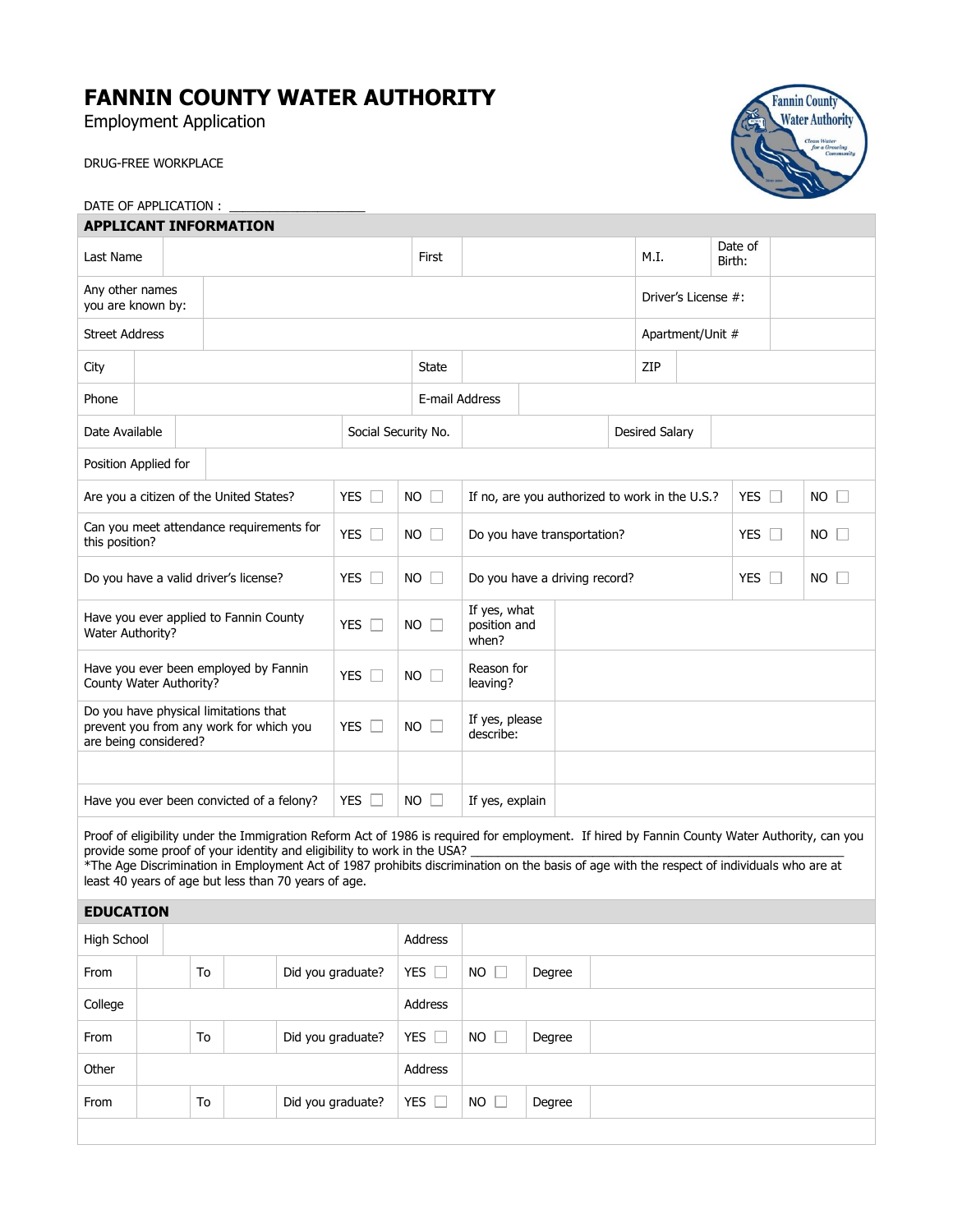| <b>REFERENCES</b>               |                                            |                                                          |                        |              |                      |               |
|---------------------------------|--------------------------------------------|----------------------------------------------------------|------------------------|--------------|----------------------|---------------|
|                                 | Please list three professional references. |                                                          |                        |              |                      |               |
| Full Name                       |                                            |                                                          |                        | Relationship |                      |               |
| Company                         |                                            |                                                          |                        | Phone        |                      |               |
| Address                         |                                            |                                                          |                        |              |                      |               |
| Years known:                    |                                            |                                                          |                        |              |                      |               |
| Full Name                       |                                            |                                                          |                        | Relationship |                      |               |
| Company                         |                                            |                                                          |                        | Phone        |                      |               |
| Address                         |                                            |                                                          |                        |              |                      |               |
| Years known:                    |                                            |                                                          |                        |              |                      |               |
| Full Name                       |                                            |                                                          |                        | Relationship |                      |               |
| Company                         |                                            |                                                          |                        | Phone        |                      |               |
| Address                         |                                            |                                                          |                        |              |                      |               |
| Years known:                    |                                            |                                                          |                        |              |                      |               |
| PREVIOUS EMPLOYMENT             |                                            |                                                          |                        |              |                      |               |
| Company                         |                                            |                                                          |                        | Phone        |                      |               |
| Address                         |                                            |                                                          |                        | Supervisor   |                      |               |
| Job Title                       |                                            |                                                          | <b>Starting Salary</b> | \$           | <b>Ending Salary</b> | $\frac{1}{2}$ |
| Duties and<br>Responsibilities: |                                            |                                                          |                        |              |                      |               |
| From                            | To                                         | Reason for Leaving                                       |                        |              |                      |               |
|                                 |                                            | May we contact your previous supervisor for a reference? | YES $\square$          | $NO$ $\Box$  |                      |               |
| Company                         |                                            |                                                          |                        | Phone        |                      |               |
| Address                         |                                            |                                                          |                        | Supervisor   |                      |               |
| Job Title                       |                                            |                                                          | <b>Starting Salary</b> | \$           | Ending Salary \$     |               |
| Duties and<br>Responsibilities: |                                            |                                                          |                        |              |                      |               |
| From                            | To                                         | Reason for Leaving                                       |                        |              |                      |               |
|                                 |                                            | May we contact your previous supervisor for a reference? | YES $\Box$             | $NO$ $\Box$  |                      |               |
| Company                         |                                            |                                                          |                        | Phone        |                      |               |
| Address                         |                                            |                                                          |                        | Supervisor   |                      |               |
| Job Title                       |                                            |                                                          | <b>Starting Salary</b> | \$           | Ending Salary \$     |               |
| Duties and<br>Responsibilities: |                                            |                                                          |                        |              |                      |               |
| From                            | To                                         | Reason for Leaving                                       |                        |              |                      |               |